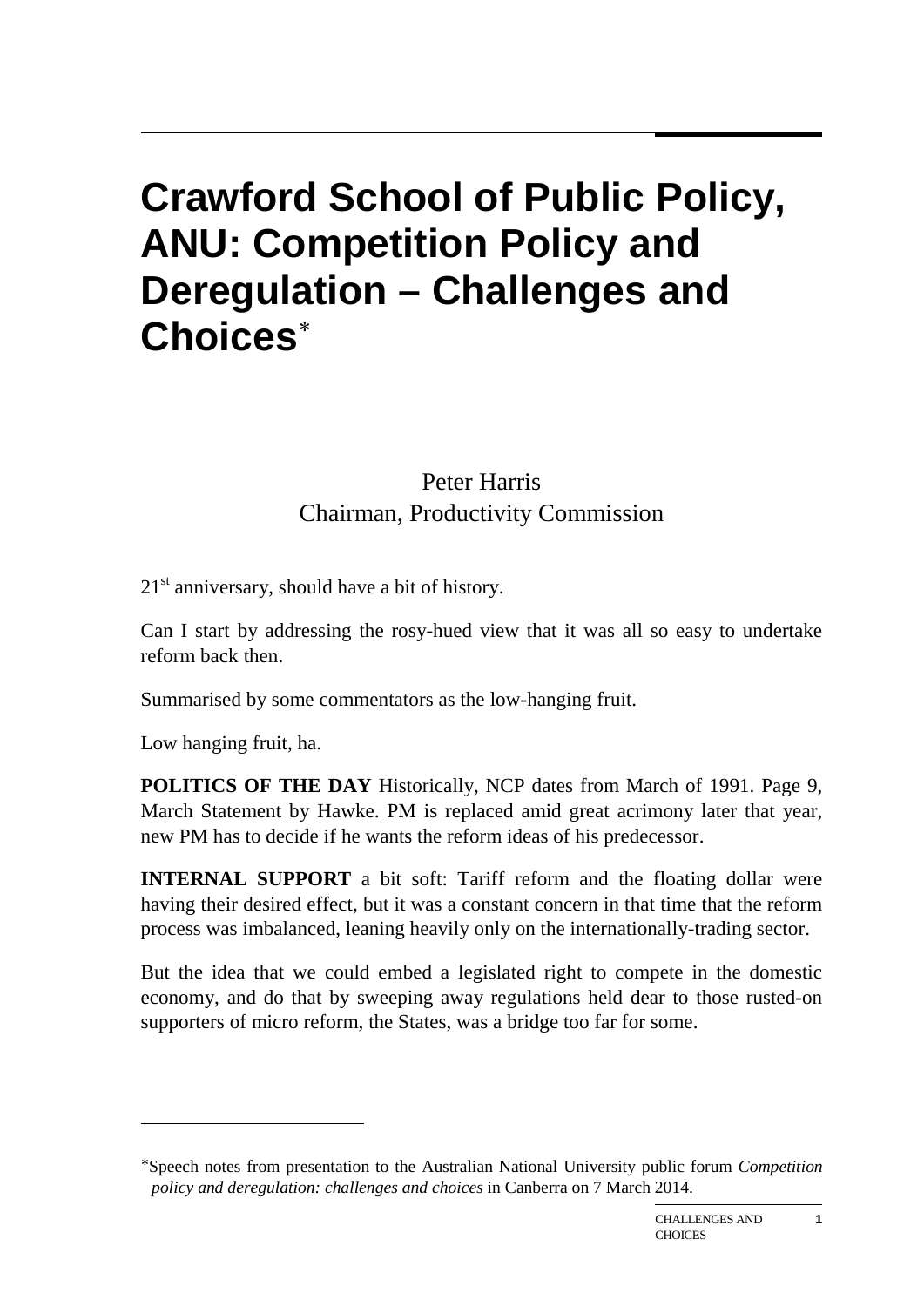20 months of preparation between first announcement and final commencement of the Hilmer team. For some economists, this looked suspiciously like further regulation of markets.

**STATES** The States were essential to National Competition Policy.

Not just implementing it, since they had many of the entry barriers and regulated businesses, but even starting the Hilmer Review.

Prior to Fred getting called to action, we needed 12 months of active negotiation and two Special Premiers Conferences to get support.

All this, before the intellectual challenge starts.

So don't anyone tell me about low-hanging fruit.

..

The Hilmer Report was a much more substantial success than its lowly position in the 1991 Statement suggested.

That this is so is largely the responsibility of the other guests on the stage with me here today.

Being there at the start means I know how close to death this idea occasionally was, and how much it relied on the efforts of a handful of individuals to remain alive; and then become the major reform project of the last decade of the twentieth century.

There were two basic thrusts to the reforms: removal of barriers to entry as far and as wide as possible across sectors that were not international trade-exposed; and the right of access for innovators (or just plain old competitors) to facilities that otherwise gave a monopoly business the ability to choose its level of competition. The Telecom problem, as it was known then.

The former area was the source problem that encouraged the framers of the 1991 Statement to take up the idea.

We knew as policy-makers a great deal about how to address protected industry policy where the market was potentially amenable to threat or reality of international competition.

But until the Hilmer Review, we had no policy options of a traditional kind for dealing with the accreted problems of industries which - through government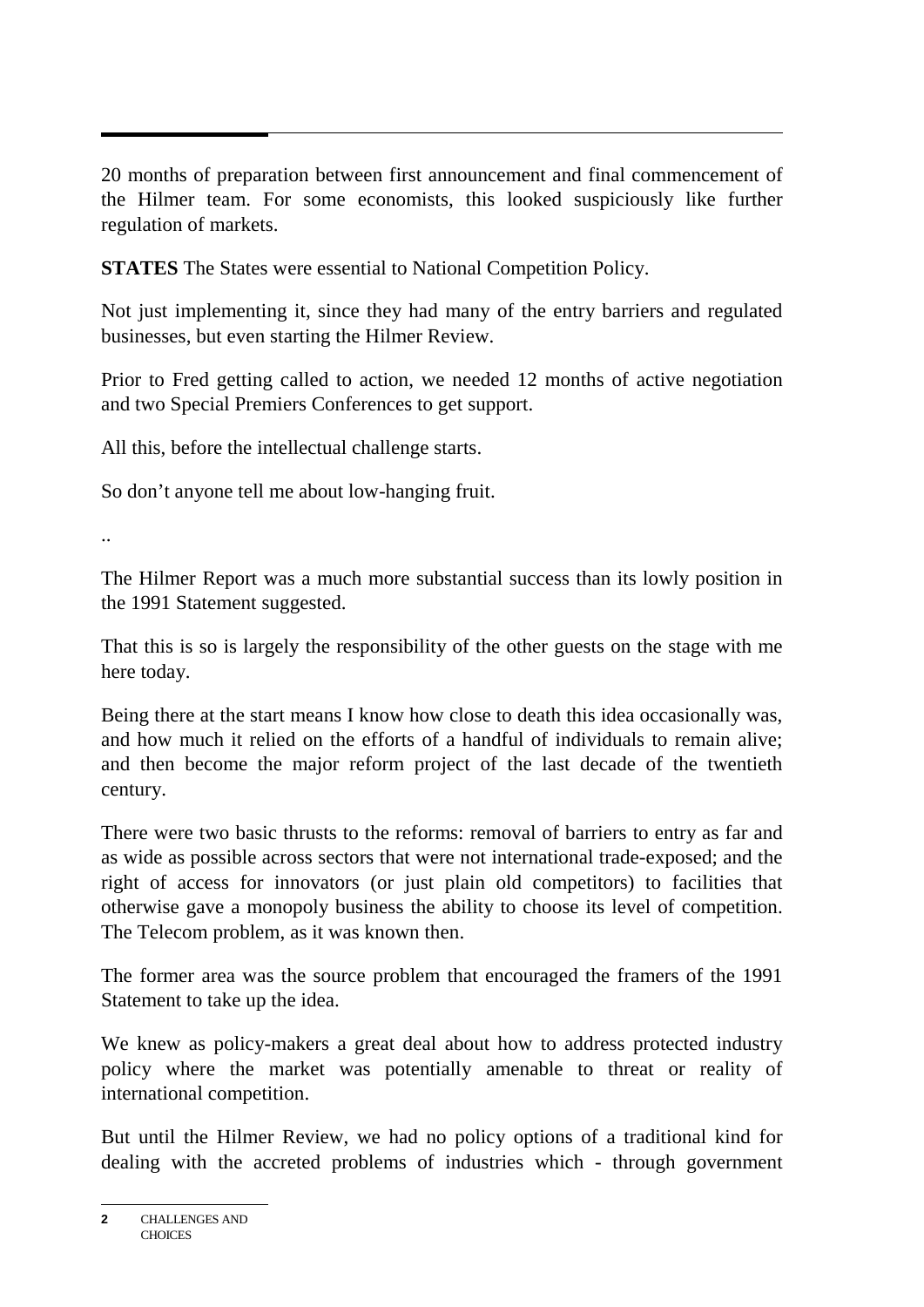regulation of entry or through direct government ownership - controlled access to markets covering a larger part of the economy than that which was internationally exposed.

Not only was there a sense of inequity to that, but also a sense that greater burdens for the economy existed behind those walls than behind the walls of tariffs and quotas.

A sense, exposable by incident and example, but not able to be calculated in the precise way sought by some at the time.

Pressed to demonstrate the expected benefits in advance of the inquiry, we could only say it was hard to be sure.

Thus page 9.

But in this, as in the case of the internationally-traded sector, the Industries Assistance Commission was also active.

In its 1989-90 Annual Report, the Commission called greater exposure to competition across markets the surest method of securing higher productivity.

Thus two years before the embryonic Hilmer inquiry appeared in Hawke's 1991 March Economic Statement, the Commission said in relation to government enterprises:

Exposing public enterprises to competition is sometimes dismissed because it is assumed to involve wasteful duplication of infrastructure… [However] duplication… is only likely to occur if firms cannot get access to the distribution networks at reasonable cost.

In our own micro reform efforts, we had met up with this problem.

Preceding the Hilmer Report had been the politically scarring experience of introducing a competitor to the then monopoly Telecom.

The differences within the Hawke Government over how to deal with introducing competition to Telecom have been recorded elsewhere.

But the very effective resistance by Telecom to what was known then (and still is today) as structural separation was exactly as forecast by the IAC.

However, Telecom's victory was also a loss. It set the circumstances where, when needing to explain what benefits might come from new access provisions, one only had to say 'remember Telecom'.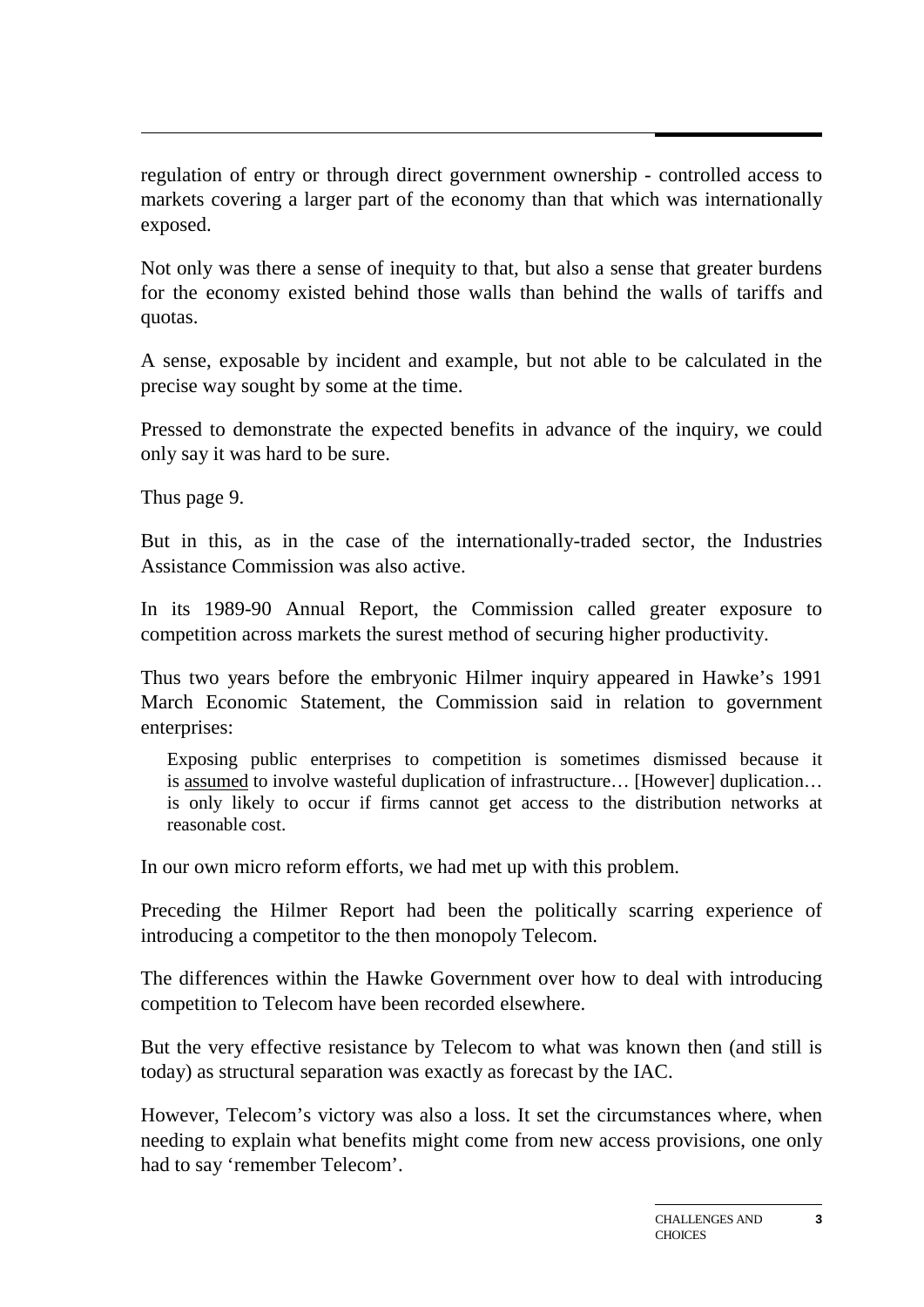Although there were of course many other similar access issues, in ports and rail and gas pipelines and airports that looked and were just as prospective for reform.

And where by the time their turn for reform came, the Hilmer framework was in place.

..

The National Competition Policy process was very successful.

The Commission in 2005 (10 years after the Commonwealth and the States entered into the National Competition Policy Agreement) found that National Competition Policy had:

- (a) Contributed to the productivity surge that underpinned (then) 13 years if continuous economic growth (now 22 years and counting)
- (b) Directly reduced prices of goods and services to business and consumers, in areas such as electricity and milk
- (c) Stimulated innovation; and
- (d) Improved environmental goals, including in water policy.

Being the Commission of our name, we emphasised the productivity gains: the highest recorded productivity improvement in more than forty years.

We also found – conservatively – that at least 2.5 percentage points had been added to GDP before any dynamic efficiency gains, or about \$20 billion annual income in the dollars of the day.

Businesses benefited most directly, but households also gained.

On the negative side of the agenda, some regions suffered disproportionately and smaller States and Territories found commitments to undertake comprehensive review programs hard to manage.

I cannot think of any single reform proposal under public discussion today that has the capacity to make this order of difference to an economy.

It changed attitudes at the firm and workplace levels across a nation.

More recent efforts have not been so successful.

For example, the National Reform Agenda in social policy, which offered such promise five years or so ago, did not really take off. More or less, the reforms have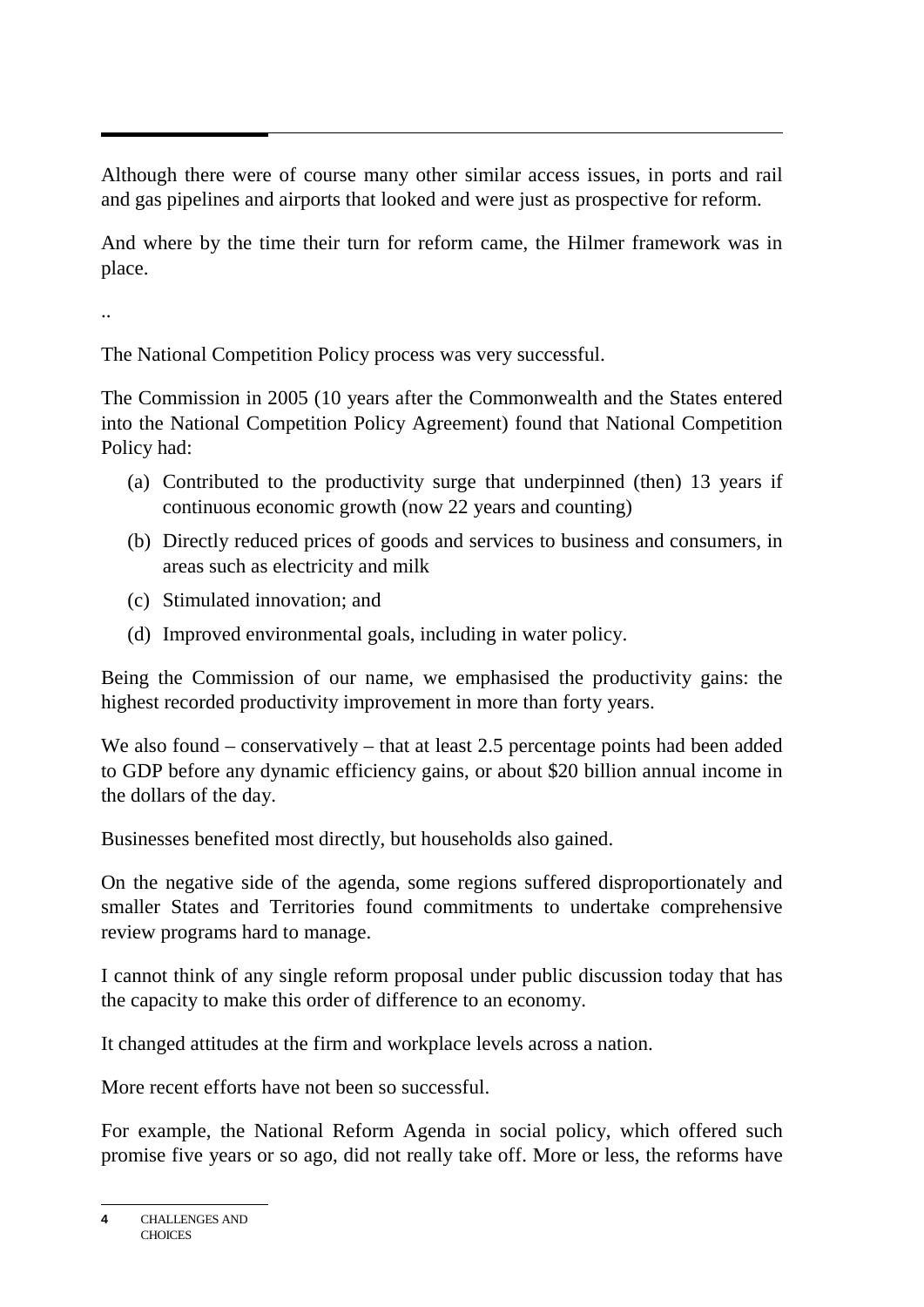been ones that the Commonwealth has purchased. The incentives and structures remain pretty much unchanged.

Part of the reason for this is lack of structured commitment, like that which preceded the Hilmer Review.

We are dull people at the Commission. We like process. In that respect, I may be dullest of all – I've seen process and structure that works for major reform projects; and wonder if I will ever see it repeated again.

In that spirit, let me note that NCP's comprehensiveness was also part of its strength.

Today's COAG agendas do not often survive one change of government. NCP survived numerous changes of government, State and Commonwealth, because it was too big to fizzle.

Hawke, Keating, Greiner, Kennett and Goss were eventually replaced with Howard, Fahey, Bracks and Borbidge; but the process continued.

State Treasuries were locked in as proactive agents of change because the fiscal benefit from incentive payments for reviews and reforms achieved was too important to ignore.

Politicians needed to remain publicly in support, because the idea of reformist governments had taken hold. The cost of not participating remained higher in public perception than the reward for any go-slow. There was adjustment pain all round, to be sure; but no one jurisdiction could backslide while others were out there taking their hits.

And there was transparency, public reporting of targets, that great incentive to good behaviour.

It is sometimes said that only chemists and newsagents survived the NCP unaltered.

In fact, there are many more areas of potential productivity-enhancing reform which are survivors from that era:

- limits on retailing hours and on how close to each other similar businesses can set up (eg big box warehouses)
- coastal shipping competition restrictions
- aspects of international aviation (ownership rules)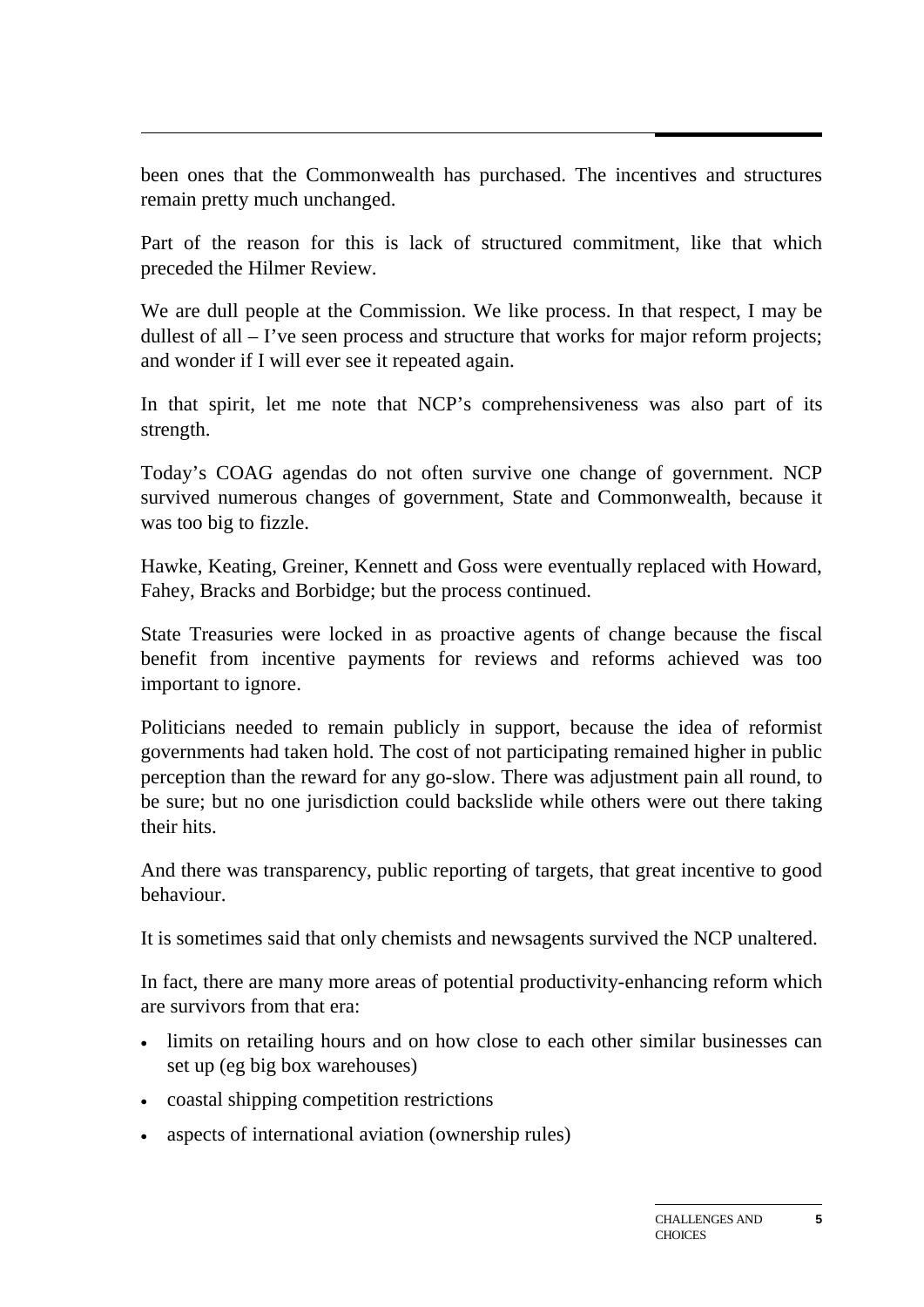- some rail freight services, eg with privatisation of Queensland Rail, now Aurizon
- foreign investment rules
- restrictions on professions, both limits on entry and competitive substitution
- water trading from rural to urban areas
- large project approval process
- taxis, potentially.

We still have potato and rice marketing boards, would you believe?

We estimate reforms in these areas could be roughly worth \$6 billion per annum.

More important than quantum of GDP improvement, however, is scope for innovation and dynamic efficiency gains.

I mentioned newsagents as survivor of NCP. They are today in somewhat of a different category.

The sweep of technology has changed their competitive circumstances significantly.

The decline in newspaper circulation and the rise of social media has done what regulatory reform could not; as it has done with:

- recorded music
- books (it was only five years ago we were looking at allowing parallel imports, now we're all looking at Kindles) ; and to
- some bricks and mortar retailing, to mention only the obvious examples.

Taxis, I qualified above. That's in part because they too are about to be caught up in the digital reform space. Google having bought into Uber, giving it an implied enterprise value of \$3.5bn which looks remarkable for a taxi booking app.

This suggests that there is much more scope for reform gains than just a convenient on-line booking service. Regulators in the US are seeking to shut down Uber or limit it, explicitly out of fear that it may undermine a system of regulated services. Without taking sides, I merely note that Google is not the sort of entity that will go away quietly.

Even chemists, with the level of ownership, location and regulatory protection they enjoy, are feeling the hot breath of technology-driven competition.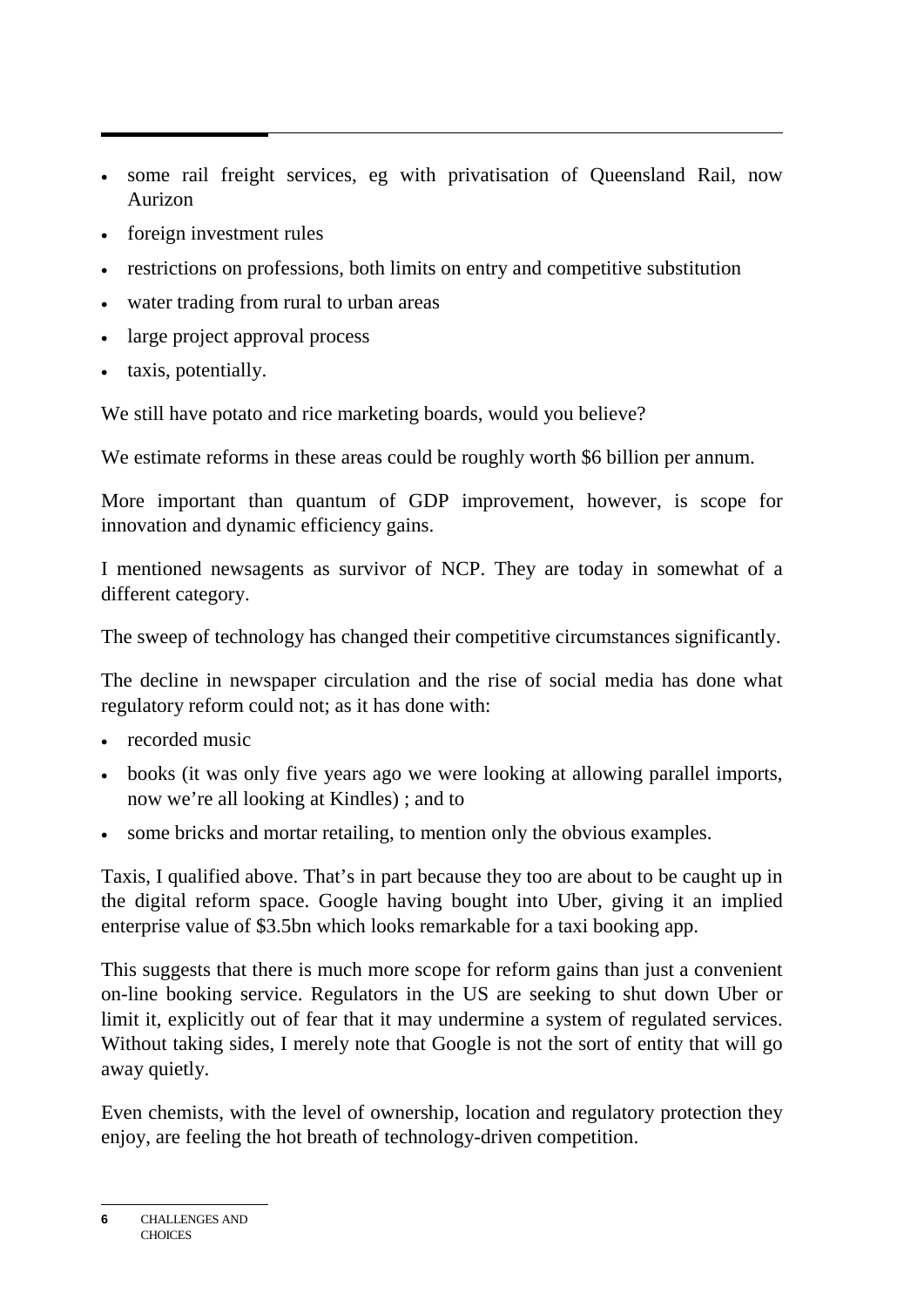I will not comment on the position in Australia, but both Canada and the US are experiencing the impact of on-line competition jumping over regulatory boundaries.

According to media reports, Canada's much cheaper regulated pricing of pharmacy products attracts scripts from the US to the extent that parcels are now being scrutinised by border agencies; while the US's softer line on availability of products deemed restricted in Canada has also seen a reverse flow of parcels to the north.

The degree to which either of these trends will alter competitive dynamics is arguable, but that business model, whatever it is, will eventually come to Australia.

..

We are in a productivity slump. MFP, the best indicator that we are getting more bang for our policy and entrepreneurial buck, was negative again last year, and has been for almost all of the past decade.

This isn't just depressing, it suggests we need to embrace the sort of the shifts represented by the internet.

Many of you will recall Robert Solow's comment on the IT revolution in the 80s: 'You can see the computer age everywhere but in the productivity statistics'.

It takes time – many years – to shift the productivity statistics, and so shift national income growth.

It is software that gives us the productive (if possibly unpalatable) delights of doing both our own check-in at airports and our own check-out at supermarkets. Those ideas took twenty years to emerge after Solow's comment.

So it might be best to start now embracing the internet.

..

This does not suggest that chemists or some of the other areas left unaddressed by previous competition policy scrutiny should be ignored, that technology will solve all ills. As I will shortly indicate in a bit more detail, IP is not *required* to be licenced (under than under quite narrow circumstances) in Australia. Google may or may not choose to apply whatever it plans in this market, a somewhat remote and certainly small economic target.

But it does say that the real question may be one related to what we will do, or won't do, to allow the power of the internet to alter productivity in areas seen as traditionally too hard to reform.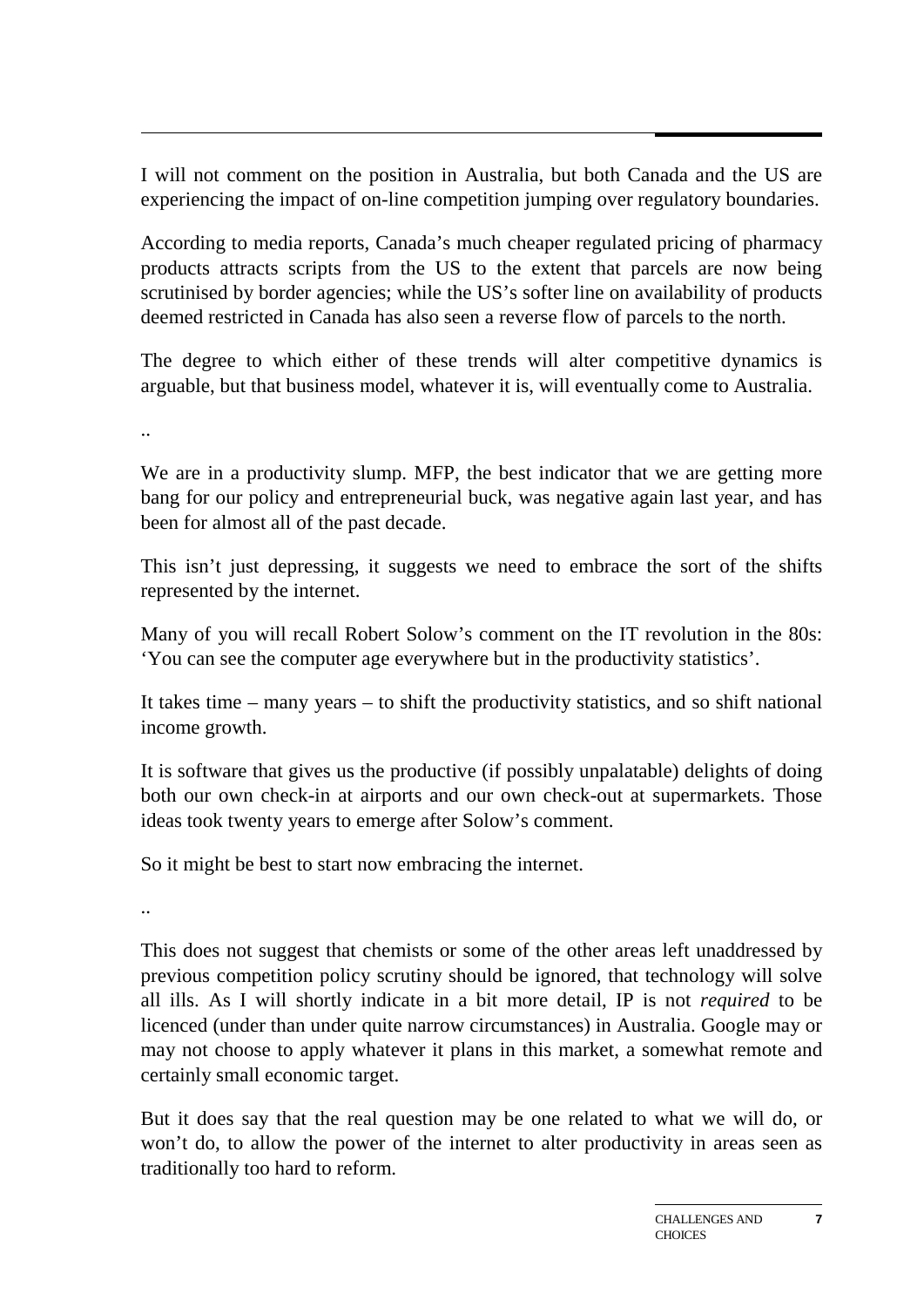Do we want to resist the examples like Uber? Or embrace them? And what does that mean for State regulators, and for the Commonwealth as Constitutional owner of communications laws?

Good questions, in my view.

Perhaps they will be further considered in the Government's root and branch competition inquiry.

..

There are some notable areas of the economy still excepted from the Competition and Consumer Act, via restrictions in that statute.

They have long term historical rationales.

Intellectual property is one of two primary areas where historically the right to exploit a monopoly attracts no competition law scrutiny: if you achieve a patent, it is generally yours to exploit.

This is meant to create an incentive to innovate, a worthwhile concept.

Even better if you can get a government to extend your lock on IP, as has happened overseas more often recently, and may be extended to Australia under bilateral trade agreements from time to time.

Or more innovatively still, if you can obtain a patent portfolio and rather than licence it, use it to tax others' innovation via court cases, you may minimise your capital cost while maximising your potential returns.

I'm not sure this latter trend is precisely what was intended for the originators of the IP system we use today. The system, first developed around the  $14<sup>th</sup>$  century, and pretty much unchanged since the 1800s, has had a fair run for any policy structure.

The Commission wrote a chapter in our *Trade and Assistance Review* last year on IP.

The empirical studies we could find generally concluded that incentives for innovation from the IP system appeared to apply only in a few sectors.

We think there could be a case for review: the nature of internet-driven change and related global dependence on software-based systems suggests each nation should consider closely how well it is served by current IP systems, as these trends take hold.